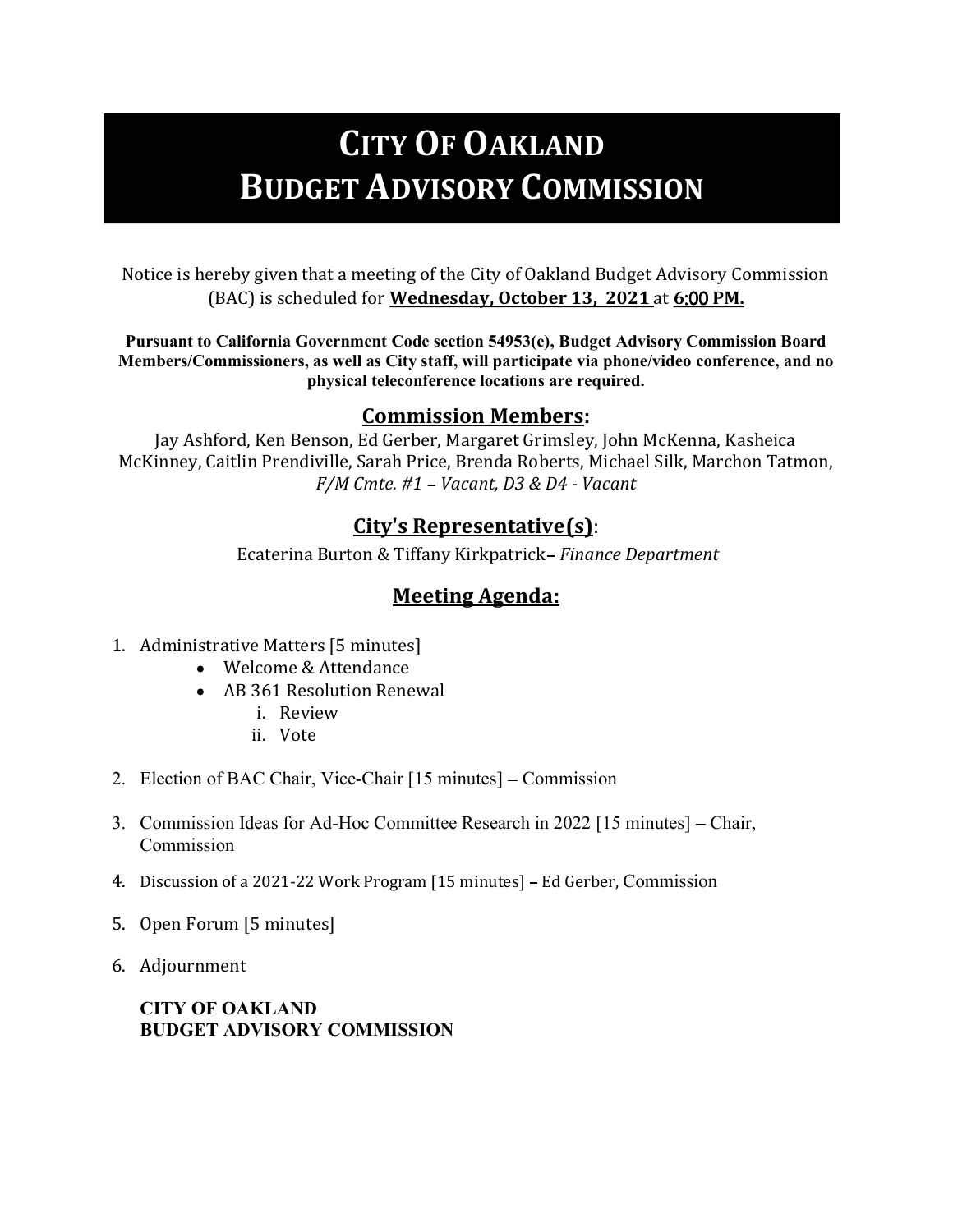You are invited to a Zoom webinar.

When: Oct 13, 2021 06:00 PM Pacific Time (US and Canada) Every month on the Second Wed, until Dec 8, 2021, 3 occurrence(s) Oct 13, 2021 06:00 PM Nov 10, 2021 06:00 PM Dec 8, 2021 06:00 PM Please download and import the following iCalendar (.ics) files to your calendar system. Monthly: https://us06web.zoom.us/webinar/tZwvc-GppjsrGdeDzVJweJ27RISzRboh3\_T\_/ics?icsToken=98tyKuGgrD8iG9yVsRqERpw-AIgWevxiGJcjadYuAXTKTdWSFGhBMtxKIB9H9CD

Topic: Meeting of the City of Oakland Budget Advisory Commission (BAC)

Please click the link below to join the webinar: https://us06web.zoom.us/j/88248180133

Or One tap mobile :

 US: +16699006833,,88248180133# or +13462487799,,88248180133# Or Telephone:

Dial(for higher quality, dial a number based on your current location):

 US: +1 669 900 6833 or +1 346 248 7799 or +1 253 215 8782 or +1 929 205 6099 or +1 301 715 8592 or +1 312 626 6799

Webinar ID: 882 4818 0133

International numbers available: https://us06web.zoom.us/u/kb7h2BZS87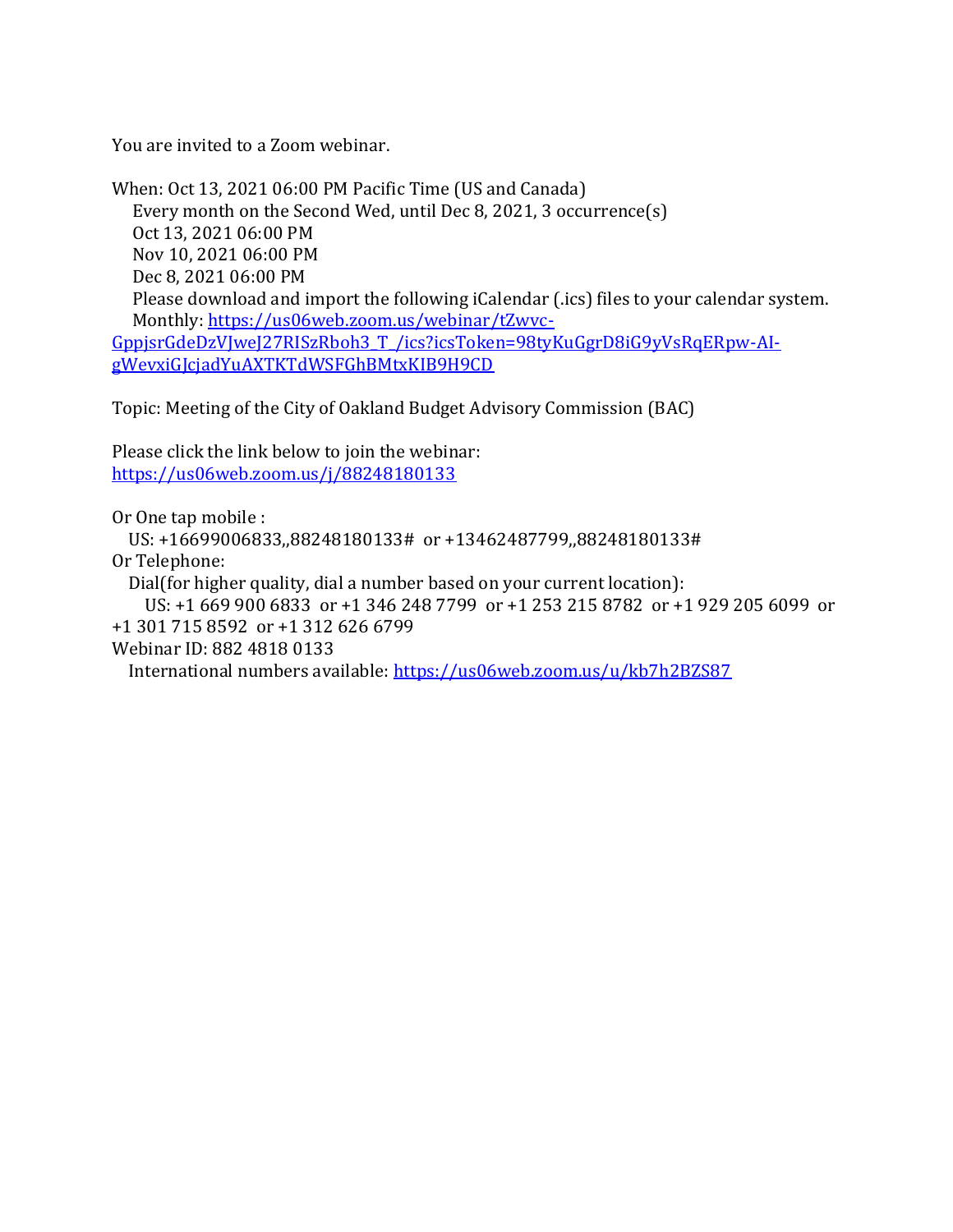## OAKLAND BUDGET ADVISORY COMMISSION

### RESOLUTION NO. 2

ADOPT A RESOLUTION DETERMINING THAT CONDUCTING IN-PERSON MEETINGS OF THE BUDGET ADVISORY COMMISSION AND ITS COMMITTEES WOULD PRESENT IMMINENT RISKS TO ATTENDEES' HEALTH, AND ELECTING TO CONTINUE CONDUCTING MEETINGS USING TELECONFERENCING IN ACCORDANCE WITH CALIFORNIA GOVERNMENT CODE SECTION 54953(e), A PROVISION OF AB-361.

WHEREAS, on March 4, 2020, Governor Gavin Newsom declared a state of emergency related to COVID-19, pursuant to Government Code Section 8625, and such declaration has not been lifted or rescinded. See https://www.gov.ca.gov/wp-content/uploads/2020/03/3.4.20- Coronavirus-SOE-Proclamation.pdf; and

WHEREAS, on March 9, 2020, the City Administrator in their capacity as the Director of the Emergency Operations Center (EOC), issued a proclamation of local emergency due to the spread of COVID-19 in Oakland, and on March 12, 2020, the City Council passed Resolution No. 88075 C.M.S. ratifying the proclamation of local emergency pursuant to Oakland Municipal Code (O.M.C.) section  $8.50.050(C)$ ; and

WHEREAS, City Council Resolution No. 88075 remains in full force and effect to date; and

WHEREAS, the Centers for Disease Control (CDC) recommends physical distancing of at least six (6) feet whenever possible, avoiding crowds, and avoiding spaces that do not offer fresh air from the outdoors, particularly for people who are not fully vaccinated or who are at higher risk of getting very sick from COVID-19. See https://www.cdc.gov/coronavirus/2019 ncov/prevent-getting-sick/prevention.html; and

WHEREAS, the CDC recommends that people who live with unvaccinated people avoid activities that make physical distancing hard. See https://www.cdc.gov/coronavirus/2019 ncov/your-health/about-covid-19/caring-for-children/families.html; and

WHEREAS, the CDC recommends that older adults limit in-person interactions as much as possible, particularly when indoors. See https://www.cdc.gov/aging/covid19/covid19-olderadults.html; and

WHEREAS, the CDC, the California Department of Public Health, and the Alameda County Public Health Department all recommend that people experiencing COVID-19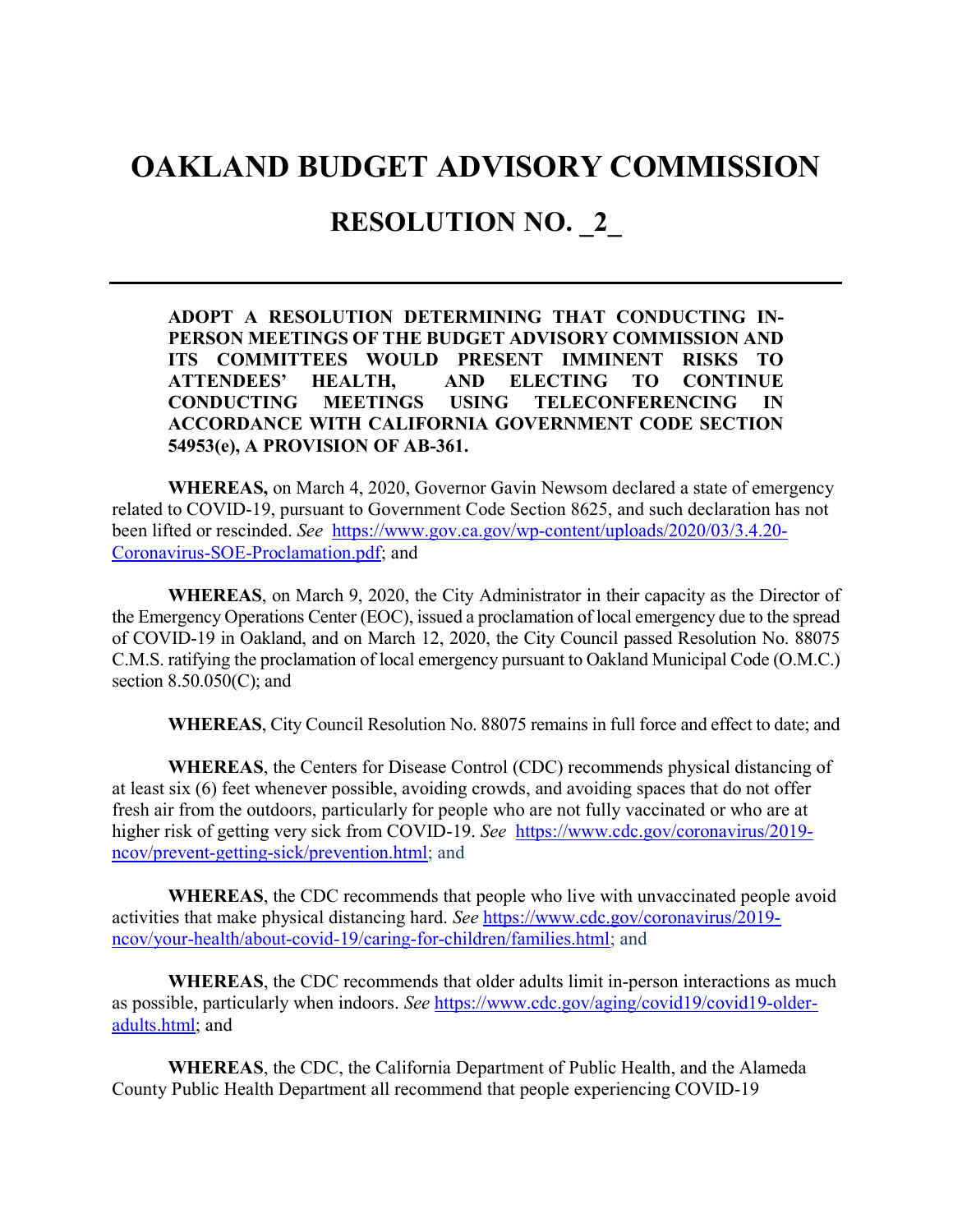symptoms stay home. See https://www.cdc.gov/coronavirus/2019-ncov/if-you-are-sick/stepswhen-sick.html; and

WHEREAS, persons without symptoms may be able to spread the COVID-19 virus. See https://www.cdc.gov/coronavirus/2019-ncov/prevent-getting-sick/prevention.html; and

WHEREAS, fully vaccinated persons who become infected with the COVID-19 Delta variant can spread the virus to others. See https://www.cdc.gov/coronavirus/2019 ncov/vaccines/fully-vaccinated.html; and

WHEREAS, the City's public-meeting facilities are indoor facilities that do not ensure circulation of fresh / outdoor air, particularly during periods of cold and/or rainy weather, and were not designed to ensure that attendees can remain six (6) feet apart; and

WHEREAS, holding in-person meetings would encourage community members to come to City facilities to participate in local government, and some of them would be at high risk of getting very sick from COVID-19 and/or would live with someone who is at high risk; and

WHEREAS, in-person meetings would tempt community members who are experiencing COVID-19 symptoms to leave their homes in order to come to City facilities and participate in local government; and

WHEREAS, attendees would use ride-share services and/or public transit to travel to inperson meetings, thereby putting them in close and prolonged contact with additional people outside of their households; and

WHEREAS, on October 7, 2021the Budget Advisory Commission adopted a resolution determining that conducting in-person meetings would present imminent risks to attendees' health, and electing to continue conducting meetings using teleconferencing in accordance with California Government Code Section 54953(e), a provision of AB-361; now therefore be it:

RESOLVED: that the Budget Advisory Commission finds and determines that the foregoing recitals are true and correct and hereby adopts and incorporates them into this resolution; and be it

FURTHER RESOLVED: that, based on these determinations and consistent with federal, state and local health guidance, the Budget Advisory Commission renews its determination that conducting in-person meetings would pose imminent risks to the health of attendees; and be it

FURTHER RESOLVED: that the Budget Advisory Commission firmly believes that the community's health and safety and the community's right to participate in local government, are both critically important, and is committed to balancing the two by continuing to use teleconferencing to conduct public meetings, in accordance with California Government Code Section 54953(e), a provision of AB-361; and be it